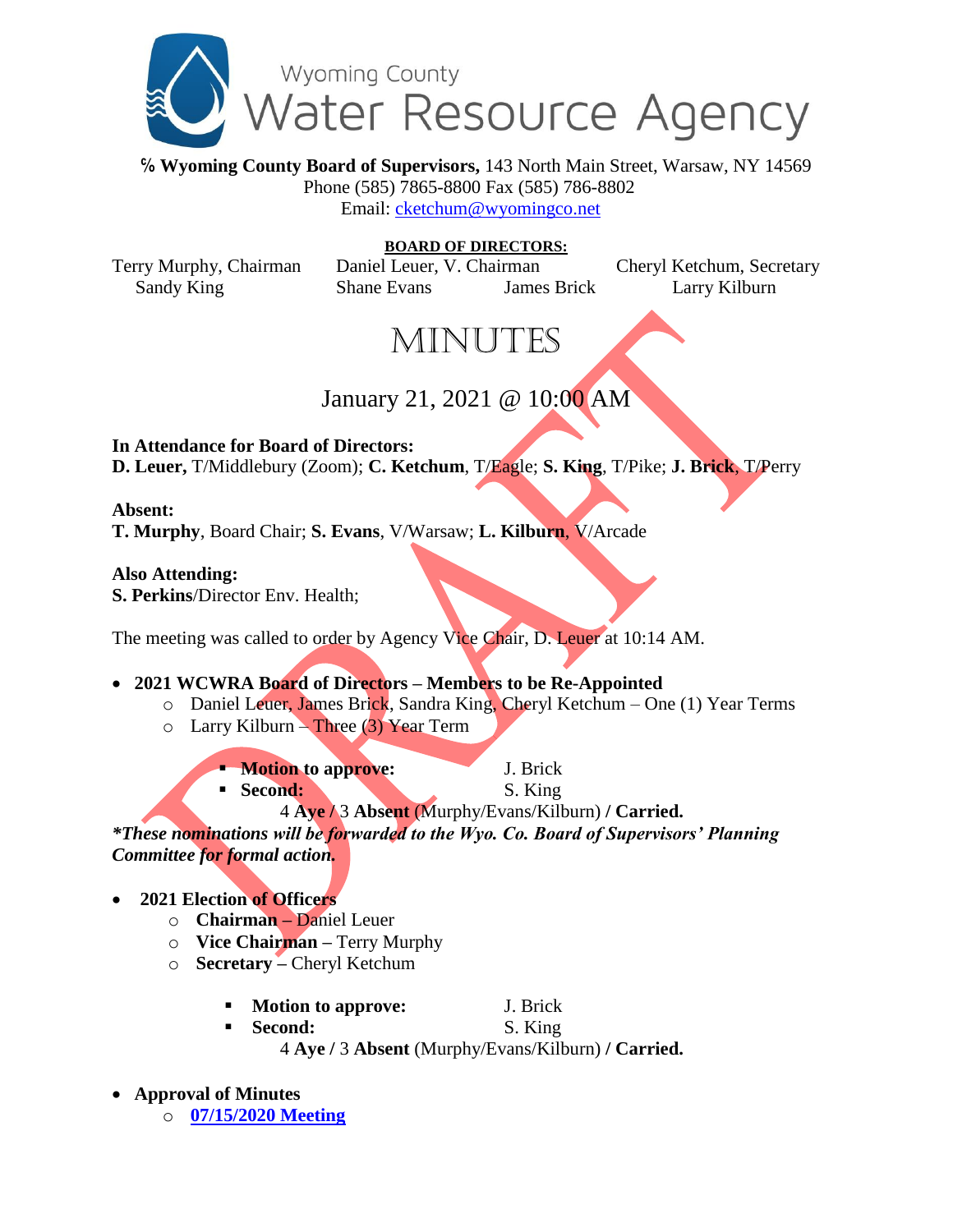- **Motion to approve:** S. King
- **Second:** J. Brick 4 **Aye /** 3 **Absent** (Murphy/Evans/Kilburn) **/ Carried.**
- **Financial Report** 
	- o **2020 4 th Qtr. [Financial Report](https://www.wyomingco.net/DocumentCenter/View/5840/2020---Jan-1st---Dec-31st-Financial-Report?bidId=)**
		- **Motion by:** J. Brick
		- **Second:** C. Ketchum

4 **Aye /** 3 **Absent** (Murphy/Evans/Kilburn) **/ Carried.**

#### **[WCWRA Administrators Activity Report](https://www.wyomingco.net/DocumentCenter/View/6129/A-WCWRA-Administrators-Activity-Report)**

- **Motion by:** C. Ketchum
- **Second:** J. Brick

4 **Aye /** 3 **Absent** (Murphy/Evans/Kilburn) **/ Carried.**

- **New Business**
	- o **Gardeau Water District**
		- Osbourne Farm asking for public water connection
		- Town of Castile discussion
			- Look at entire district; 3/4 of the district illegal
			- Town of Castile has started discussions with engineer
			- Supervisor Klein and the Town's Water Operator have expressed an interest in making these upgrades/corrections.
			- Project has a few challenges. Cost being one
			- Castile's water source is the Village of Perry/Silver Lake
	- o **Silver Lake Watershed Commission**
		- Looking to create an inter-municipal agreement to define responsibilities.

 Wyoming County Soil & Water, Health Department, NYS DEC and the **Silver Lake Association are contributors** 

- Should the Water Resource Agency be a contributor?
	- A: Yes, to some degree. Depends on the dredging project. Minimally, in an advisory capacity
	- Livingston County's Watershed Commission is overseen by the County Planning Department.
- o **NYS Septic System Replacement Grant – Phase II**
	- Silver Lake & Java Lake currently to expand out to Oatka Creek (Warsaw/Wyoming County line to Genesee County)
- **Other Business**
	- o *[Updated Membership Application](https://www.wyomingco.net/DocumentCenter/View/5841/2021-WCWRA-Membership-Application?bidId=)*
	- o **Project Updates – Silver Lake Dredging, Silver Lake (West Side), (T) Covington, (T) Middlebury**
	- o **NYS DOS Grant – Water Meter Replacement (7 Systems) – Part of CFA Process**